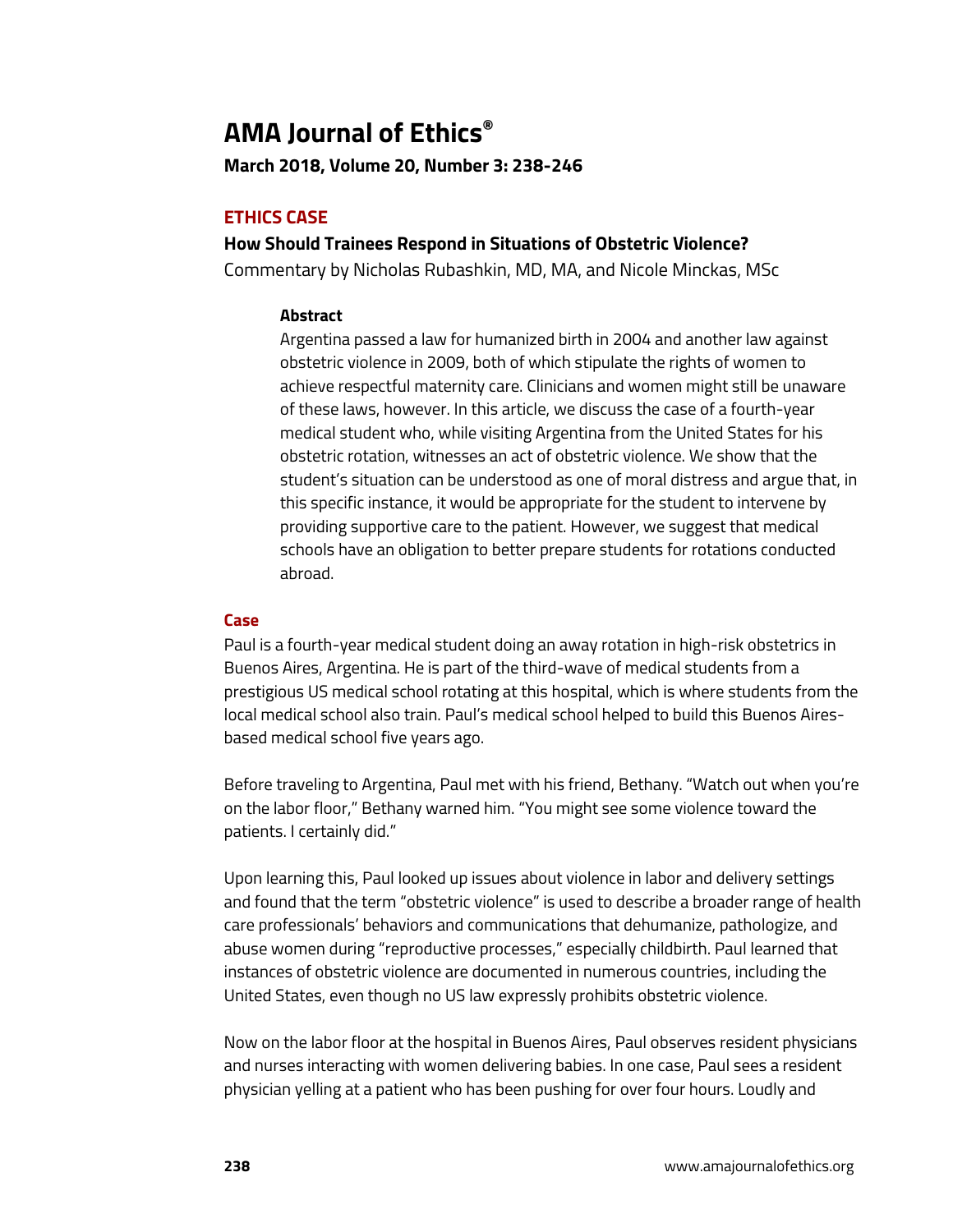punitively, he tells her that she will most likely need an operative vaginal delivery or a cesarean section. He points his finger crudely at her vagina, threatening to do an episiotomy. He degrades her further, "You're so weak! I need you to push! Animals can push their babies out harder than that! Get going!" The patient's nurse hits her on the arm and points to her vagina, "You need to push harder, or the doctor is going to cut you."

Paul steps back, upset and trying to collect his thoughts. "This is so obviously wrong," he thinks. "What should I do?"

## **Commentary**

The mistreatment of parturient women in health care delivery settings is a form of violence that is embedded both in health systems and in the hierarchical power structures within hospitals [1]. In 2014, the World Health Organization published a statement to draw attention to the mistreatment of pregnant women in birth facilities [2]. In a commonly used framework in global health, Bowser and Hill detailed several categories of mistreatment including physical abuse, nonconsented care, nonconfidential care, nondignified care, discrimination, abandonment of care, and detention in facilities [3]. Somewhat distinct from this framework, several countries in Latin America have framed the mistreatment of parturient women from the perspective of dehumanizing experiences that result from the inappropriate medicalization of natural processes in childbirth [4]. Brazil pioneered the discussion on humanization of birth care in 1993, but it was not until the 2000s that the term "obstetric violence" started to be used in childbirth activism and legislation [5, 6]. Both the humanization of birth movement and laws against obstetric violence advocate for birth as a normal event in which women should be in charge and medical interventions only used when necessary [7].

In this case, Paul begins to wonder if he should intervene in the abuse he observes. However, becoming an advocate in the moment of witnessing violence or reporting a potentially illegal incident after the fact are two actions that need to be approached delicately so as not to put the woman or the medical student at risk. Because of the compromised position of the patient and the student, the hosting and home medical schools might have a greater duty to intervene in situations of obstetric violence.

#### **The Humanized Birth Movement in Argentina**

As part of the region's efforts to demedicalize birth, in 2004 Argentina passed a law for humanized birth that put forward the rights of every pregnant woman to information as well as to dignified, respectful, and high-quality maternity care [8]. In 2009, following Venezuela's first institutional recognition of obstetric violence under the Organic Law on Women's Right to a Life Free of Violence [9], Argentina enacted a law against obstetric violence [10]. This law frames obstetric violence as a gender rights issue and defines it as a type of violence executed by health personnel on the woman's body and her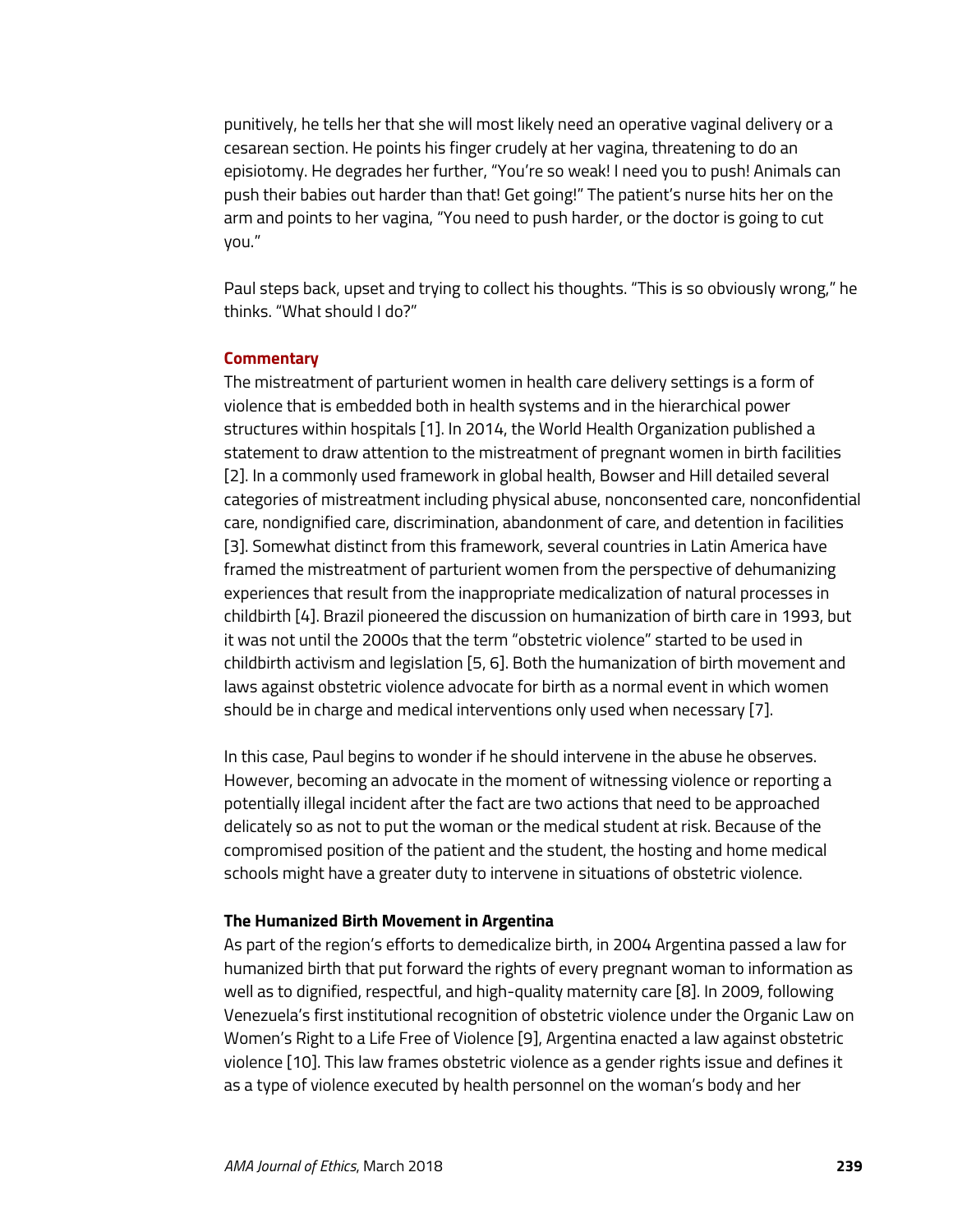reproductive processes that is frequently expressed through dehumanized treatment, as was the case with the birth Paul witnessed.

It is important to stress that regulations under the 2004 Law for Humanized Birth in Argentina were not set out in detail until 2015 [11]. Due to this law's novel nature, hospitals, physicians, clinics, and even pregnant women might not be aware of their rights and responsibilities or of prohibited behaviors in the delivery suite [12]. After the passage of a law, behavior change can be slow and might require that citizens pursue accountability in a public fashion. Since the passage of the obstetric violence law, only one woman has initiated a legal proceeding against her physician [13].

The resident physician's verbal abuse and the nurse's physical abuse in this case are expressly forbidden under Argentine law. Types of verbal abuse during childbirth identified in literature reviews include harsh or rude language, judgmental or accusatory comments, and blaming for poor outcomes. Types of physical abuse identified in literature reviews include women being beaten, slapped, kicked, or physically restrained to the bed during delivery [14]. By these criteria, Kruk et al. found in postpartum interviews with 593 women in Tanzania that 13 percent experienced shouting or scolding, 11 percent reported threatening or negative comments, and 5 percent experienced slapping or pinching [15]. Bohren et al.'s interviews with Nigerian health care practitioners and women of reproductive age revealed that they believed abusive behaviors to be acceptable measures to get women to cooperate with the care plan or to optimize outcomes for the baby [16]. These findings indicate that mistreatment during [childbirth](http://journalofethics.ama-assn.org/2013/09/pfor2-1309.html) is not restricted to Latin America but is also prevalent in other regions of the world.

#### **Medical Students and Moral Distress**

Before discussing Paul's options to intervene or not in this situation, it is important first to frame his reaction to what he witnessed in the delivery room. Paul is experiencing moral distress, defined by Berger as "the cognitive-emotional dissonance that arises when one feels compelled to act against one's moral requirements" [17]. Due to the poor behavior modeled by the resident and the nurse, Paul feels unsure about whether to speak up about what is "so obviously wrong."

The experience of moral distress is common in medical training. In a cross-sectional survey of health professions students in the United Kingdom (UK), 69.9 percent of female and 59.9 percent of male medical students reported witnessing a senior clinician breaching patient dignity or safety, and 80.4 percent of female and 71.5 percent of male medical students reported being victims of abuse themselves [18]. Across all professionalism dilemmas, women reported being significantly more likely than men to classify themselves as distressed [18]. We don't know how common moral distress is for students in the cross-cultural context; focus groups conducted with faculty experts in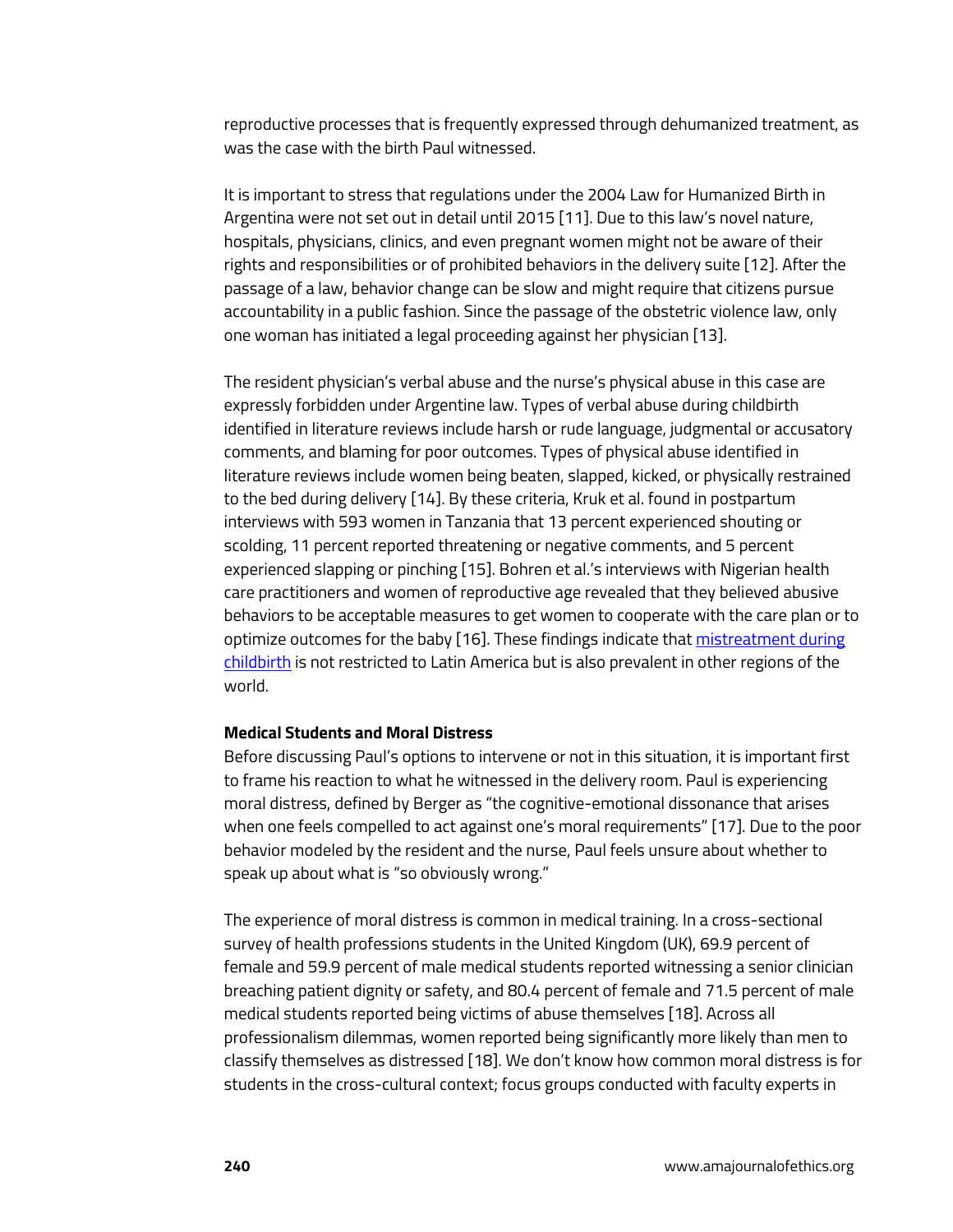global health revealed that students confront ethical dilemmas concerning respect for patient autonomy and power dynamics [19].

#### **On What Grounds Might Action Be Justified?**

Paul has two routes of action: intervening in the moment of the abuse or reporting the incident to the proper authorities in a reasonable amount of time. Intervening in the moment could be grounded in the bioethical principle of justice that compels professionals to protect the rights of the patient. The Argentine law for humanized birth clearly states that verbal and physical abuse of pregnant women is a violation of their rights [6]. Given that abuse in childbirth can impact a woman's physical and psychological health including greater risk of postpartum depression or posttraumatic stress disorder (PTSD) [20], Paul could also justify intervening based on the principle of nonmaleficence. Thus, solid ethical principles support an immediate action.

On the other hand, Paul must balance potential actions against other considerations arising from his position as a medical student in an Argentine hospital where he might have incomplete information about the unit culture and hospital routines. If Paul's intervention involves [challenging the resident's management](http://journalofethics.ama-assn.org/2013/09/pfor2-1309.html) of an "abusive" situation, the resident could be put on the defensive, potentially worsening an already antagonistic situation. Although the resident might have committed an illegal act, he is likely providing adequate clinical care to this patient; an antagonistic situation could compromise clinical care. Finally, becoming an advocate in the moment might open up the possibility of Paul himself being harassed and abused. Given these possibilities, notifying the resident of his abusive behavior would be difficult to justify on the grounds of beneficence or nonmaleficence.

Paul might also need to consider whether he is legally obligated to act. According to Argentina's law against obstetric violence, anyone who witnesses an incident of obstetric violence should report it to the competent administrative authority determined by the local jurisdiction [10]. In reality these mechanisms would be difficult for a foreign medical student to navigate. However, it would be relatively safe for Paul to give the patient information about her rights under the law for humanized birth. From this point forward, the patient could decide whether it was in her best interests to pursue legal recourse.

#### **Potential Solutions**

*Supportive care for laboring and postpartum women*. Fortunately, for a medical student like Paul who feels compelled to act in response to moral distress, there is a relatively simple way to intervene—namely, Paul could propose providing supportive care to the laboring woman. Supportive care would include emotional and physical support, listening to the pregnant woman's concerns, or helping her feel empowered. Evidence shows that women who are supported during labor—by a male partner, a health care worker, or a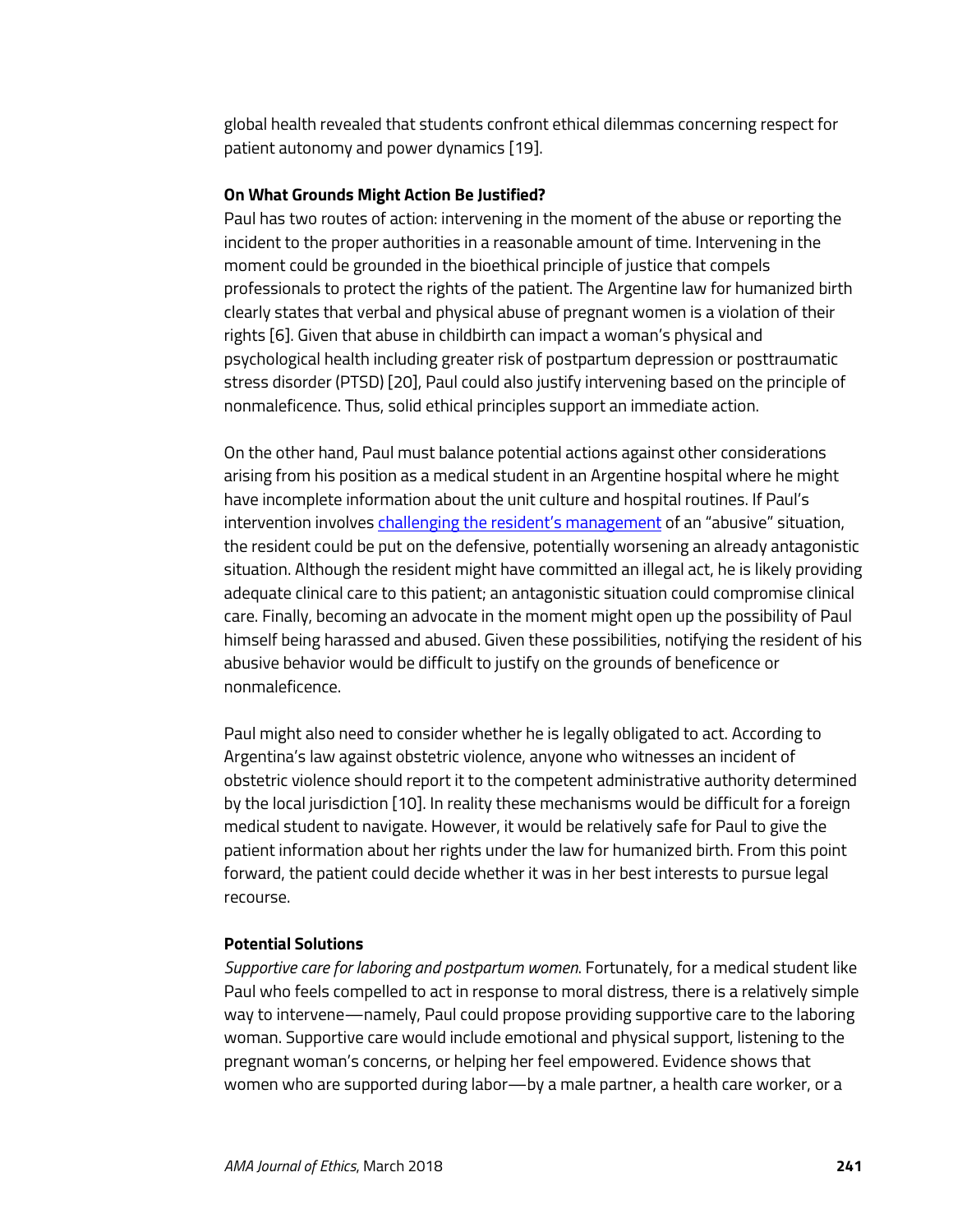doula (a trained assistant for birth and postpartum support)—report lower levels of mistreatment [21]. Continuous support also has clinical beneits. In a systematic review encompassing 15,061 women in 21 clinical trials, women who had continuous labor support were more likely to have a spontaneous vaginal birth, less likely to use epidural anesthesia, and less likely to report dissatisfaction [22]. With the patient's permission, Paul could accompany the woman through the rest of her labor, or, if the patient expressed concerns about involving Paul directly, he could facilitate involvement of her family. Finally, in contrast to the above possibility of confronting the resident and the nurse about their abusive behaviors, the medical team would be more likely to view Paul's supportive care in a favorable light.

Having established a relationship with the patient during her labor, Paul could continue supportive care into the postpartum period. Postpartum hospitalizations in Argentina normally last 2-4 days [23], and in our experience it is common for medical students to round on the patients whose births they observed. For women who have experienced potentially abusive situations, our approach is to create space for the woman to name her own experience; we believe it would be inappropriate for a medical student to name the abusive experience for her. Paul could create space for the patient by asking openended and nonjudgmental questions to probe the woman's perspective on her labor experience and help her arrive at her own conclusions. If the woman is already identifying her birth experience as abusive, then the medical student could inform her about the law for humanized birth and the law on obstetric violence. Either way, Paul should connect the patient to the hospital's psychosocial support services, since women who experience abuse in childbirth are at risk for poor postpartum mental health outcomes [24].

*Institutional responses to obstetric violence*. Most medical students will likely experience moral distress whether at home or abroad. While some experts have suggested that [emotional support interventions](http://journalofethics.ama-assn.org/2017/06/medu1-1706.html) might be helpful to students [18], others have argued that an institutional response would be more effective [17]. However, we have no information on effective institutional responses to moral distress in the global context.

Nonetheless, we believe that the sending and receiving institutions have a duty to prepare students for the contexts into which they will be inserted. Jogerst et al. have helpfully detailed the proposed knowledge, attitudes, and skills required for learners in global health, which can serve as a guide for clerkship directors [25]. It does not appear that Paul was appropriately supported to achieve competency appropriate to his level. Instead, Paul learned about the potential for abusive situations in childbirth from a returning medical student, quite apart from the official curriculum. To better prepare students, clerkship directors from home and host institutions could incorporate general material on global health competencies and moral distress and specific material on respectful maternity care.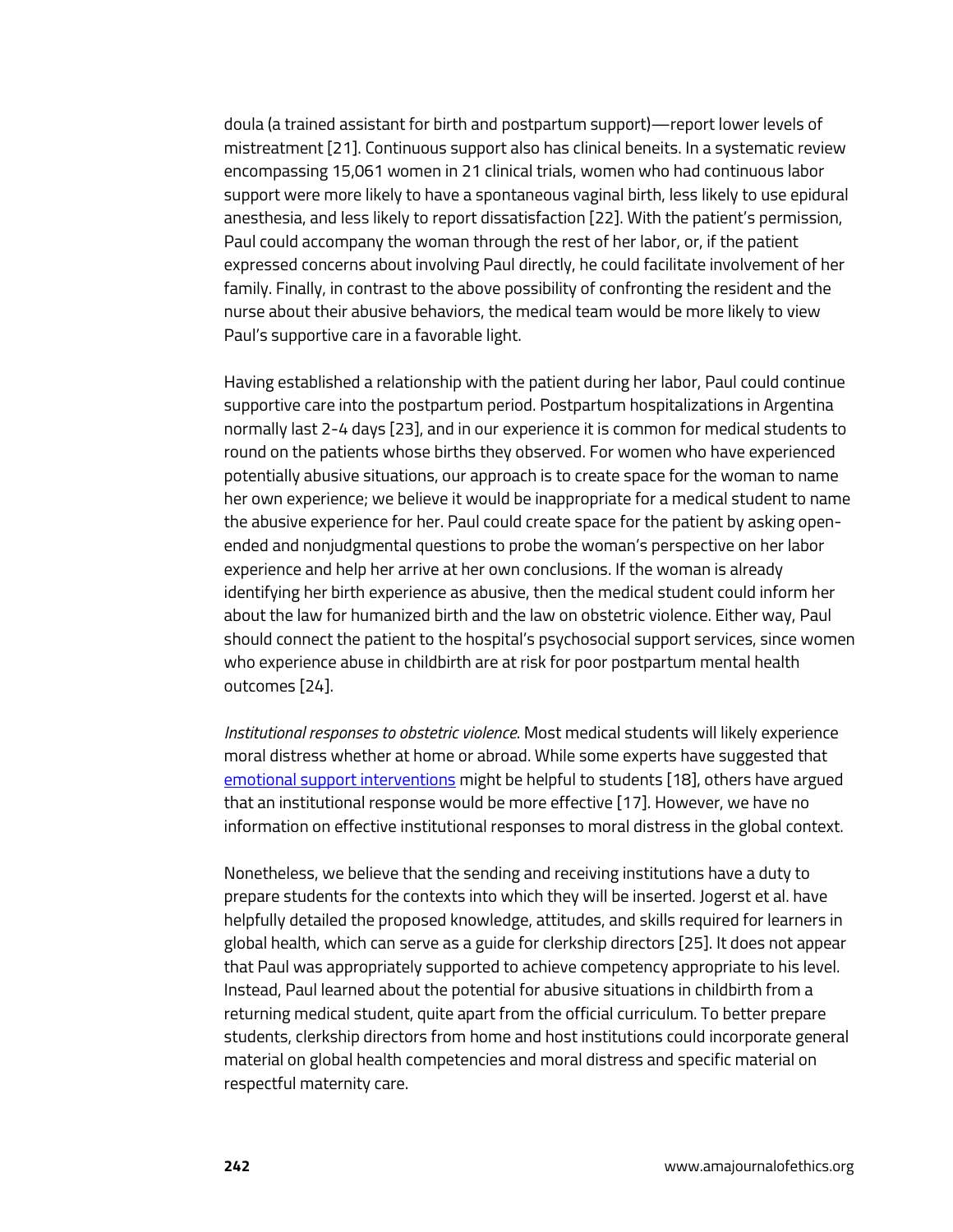For instance, the Argentine and American obstetric clerkship directors could create the space for medical students to do formal presentations on the global and national evidence concerning the mistreatment of pregnant women, including the different types of mistreatment, their prevalence, and their impact on women's and newborn's health. Clerkship directors need to prepare students in appropriate ways to intervene if abusive situations arise in childbirth, especially in how to provide supportive care and how to work collaboratively with the clinical team. Finally, in Paul's case, given the specific nature of the reporting mechanisms, the Argentine clerkship director should make it clear to whom students should report potentially abusive behaviors.

It can be difficult to challenge strongly held beliefs about and ingrained patterns of practice in childbirth. As trainees, medical students play an important role in learning to become respectful maternity care clinicians. A systematic review performed by Mannava et al. found widespread negative attitudes held by maternity care physicians toward pregnant women in low- and middle-income countries, suggesting that long-term investments in health system infrastructure and in health care workers' education, communication skills, and work-life balance will be key to training the next generation [26].

#### **Conclusion**

With regulations in place, achieving a national-level commitment to respectful maternity care in Argentina is possible. With the right institutional structure, rotating medical students can play an important role in advancing respectful maternity care abroad. If an institutional structure is lacking, students can provide supportive care to laboring women—a well-established intervention to improve the birth experience and prevent mistreatment. Students can also inform women of their legal rights; however, it would be challenging for an American student to report obstetric violence under Argentine law. When guidelines are lacking, students should push for clear expectations from their clerkship directors about whether and to whom they should report incidents of obstetric violence.

Efforts to improve maternity care go beyond the legal recognition of obstetric violence and the health care professional's in-the-moment reaction to an instance of mistreatment of a pregnant woman. The cooperating medical schools should assume responsibility to inform students about different norms and behaviors and prepare them to react adequately in situations that create moral distress. If Paul's friend had not informed him about this type of mistreatment of pregnant women, he would have arrived in Argentina unaware of the legal framework or without a previous consideration of his ethical role.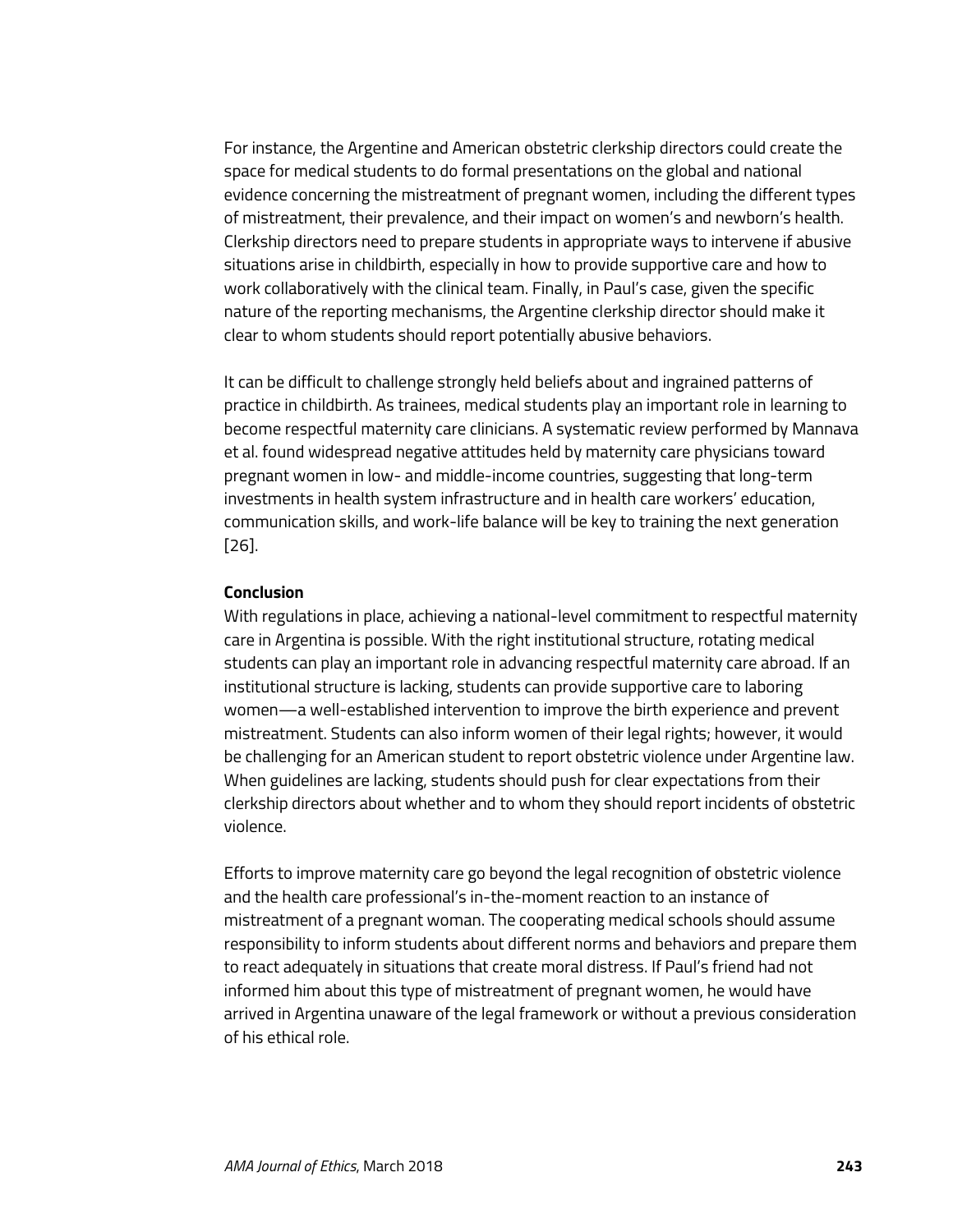# **References**

- 1. Castro R. Génesis y práctica del habitus médico autoritario en México*. Rev Mex Sociol*. 2014;76(2):167-197.
- 2. World Health Organization. The prevention and elimination of disrespect and abuse during facility-based childbirth. http://apps.who.int/iris/bitstream/10665/134588/1/WHO\_RHR\_14.23\_eng.p df?ua=1&ua=1. Published 2015. Accessed January16, 2018.
- 3. Bowser D, Hill K; USAID. Exploring evidence for disrespect and abuse in facilitybased childbirth: report of a landscape analysis. http://www.tractionproject.org/sites/default/files/Respectful Care at Birth 9 -20-101\_Final.pdf. Published September 20, 2010. Accessed January 18, 2018.
- 4. Savage V, Castro A. Measuring mistreatment of women during childbirth: a review of terminology and methodological approaches. *Reprod Health*. 2017;14(1):138. https://reproductive-healthjournal.biomedcentral.com/articles/10.1186/s12978-017-0403-5. Accessed January 24, 2018.
- 5. Page L. The humanization of birth. *Int J Gynaecol Obstet*. 2001;75(suppl 1):S55- S58.
- 6. Sadler M, Santos MJ, Ruiz-Berdún, et al. Moving beyond disrespect and abuse: addressing the structural dimensions of obstetric violence. *Reprod Health Matters*. 2016;24(47):47-55.
- 7. Matei Em, de Carvalho GM, Beatriz M, Silva H, Aparecida M, Merighi B. Parto humanizado: um direito a ser respeitado. *Cad Cent Univ São Camilo*. 2003;9(2):16- 23.
- 8. Ley de Parto Humanizado (Ley Nº 25.929/2004) (Arg).
- 9. Ley Orgánica sobre el Derecho de las Mujeres a una Vida Libre de Violencia (Ley Nº 38.668/2007) (Venez).
- 10. Ley de Protección Integral (Ley Nº 26.485/2009) (Arg).
- 11. Ley de Protección Integral (Ley Nº 26.485, decreto 2035/2015) *(*Arg).
- 12. Vacaflor CH. Obstetric violence: a new framework for identifying challenges to maternal healthcare in Argentina. *Reprod Health Matters*. 2016;24(47):65-73.
- 13. Dias G. "We are not here to fulfill the whims of the parents": the story behind the first trial of obstetric violence in the country [in Spanish]. *Infobae*. June 28, 2017. https://www.infobae.com/sociedad/2017/06/28/aca-no-estamos-paracumplir-los-caprichitos-de-los-padres-la-historia-detras-del-primer-juicio-porviolencia-obstetrica-del-pais/. Accessed October 25, 2017.
- 14. Bohren MA, Vogel JP, Hunter EC, et al. The mistreatment of women during childbirth in health facilities globally: a mixed-methods systematic review. *PLoS Med*. 2015;12(6):e1001847. http://journals.plos.org/plosmedicine/article?id=10.1371/journal.pmed.100184 7. Accessed October 25, 2017.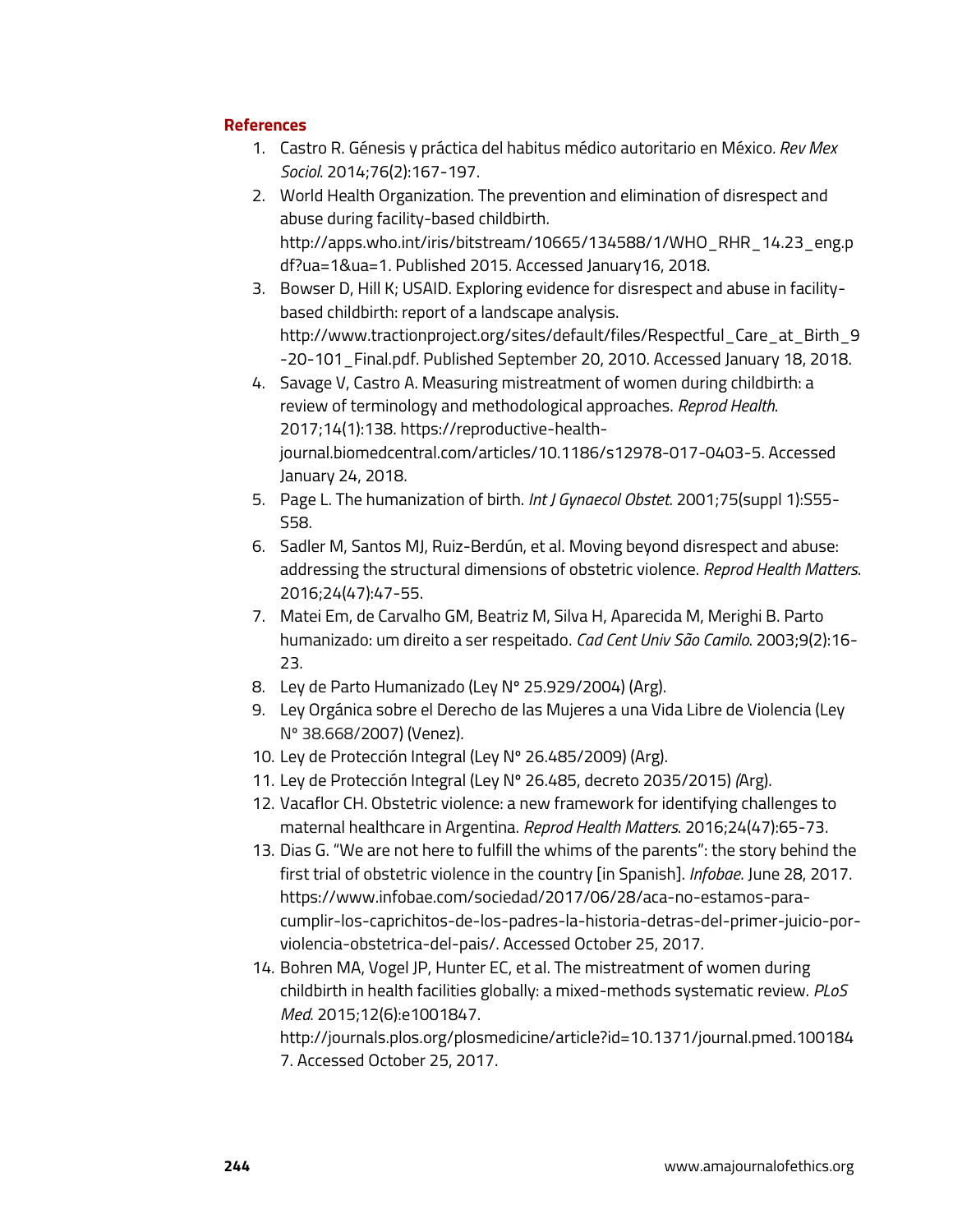- 15. Kruk ME, Kujawski S, Mbaruku G, Ramsey K, Moyo W, Freedman LP. Disrespectful and abusive treatment during facility delivery in Tanzania: a facility and community survey. *Health Policy Plan*. 2018;33(1):e26-e33.
- 16. Bohren MA, Vogel JP, Tuncalp Ö, et al. "By slapping their laps, the patient will know that you truly care for her": a qualitative study on social norms and acceptability of the mistreatment of women during childbirth in Abuja, Nigeria. *SSM Popul Health*. 2016;2:640-655.
- 17. Berger JT. Moral distress in medical education and training. *J Gen Intern Med*. 2014;29(2):395.
- 18. Monrouxe LV, Rees CE, Dennis I, Wells SE. Professionalism dilemmas, moral distress and the healthcare student: insights from two online UK-wide questionnaire studies. *BMJ Open*. 2015;5(5):e007518. https://www.ncbi.nlm.nih.gov/pmc/articles/PMC4442195/. Accessed January 18, 2018.
- 19. Harrison JD, Logar T, Le P, Glass M. What are the ethical issues facing globalhealth trainees working overseas? A multi-professional qualitative study. *Healthcare (Basel)*. 2016;4(3):43. https://www.ncbi.nlm.nih.gov/pmc/articles/PMC5041044/. Accessed January
- 24, 2018. 20. Olza Fernández I. PTSD and obstetric violence. *Midwifery Today Int Midwife*. 2013;(105):48-49, 68.
- 21. Diamond-Smith N, Sudhinaraset M, Melo J, Murthy N. The relationship between women's experiences of mistreatment at facilities during childbirth, types of support received and person providing the support in Lucknow, India. *Midwifery*. 2016;40:114-123.
- 22. Hodnett ED, Gates S, Hofmeyr GJ, Sakala C. Continuous support for women during childbirth. *Cochrane Database Syst Rev*. 2013;7:CD003766. http://onlinelibrary.wiley.com/doi/10.1002/14651858.CD003766.pub5/full. Accessed October 25, 2017.
- 23. Argentine Ministry of Health. Guia de procedimientos para el control del embarazo y la atención del parto y puerperio de bajo riesgo. Buenos Aires, Argentina: Argentine Ministry of Health; 2014.
- 24. de Souza KJ, Rattner D, Gubert MB. Institutional violence and quality of service in obstetrics are associated with postpartum depression. *Rev Saude Publica*. 2017;51:69. https://www.ncbi.nlm.nih.gov/pmc/articles/PMC5510781/. Accessed January 24, 2018.
- 25. Jogerst K, Callender B, Adams V, et al. Identifying interprofessional global health competencies for 21st-century health professionals. *Ann Glob Health*. 2015;81(2):239-247.
- 26. Mannava P, Durrant K, Fisher J, Chersich M, Luchters S. Attitudes and behaviours of maternal health care providers in interactions with clients: a systematic review. *Global Health*. 2015;11:36.